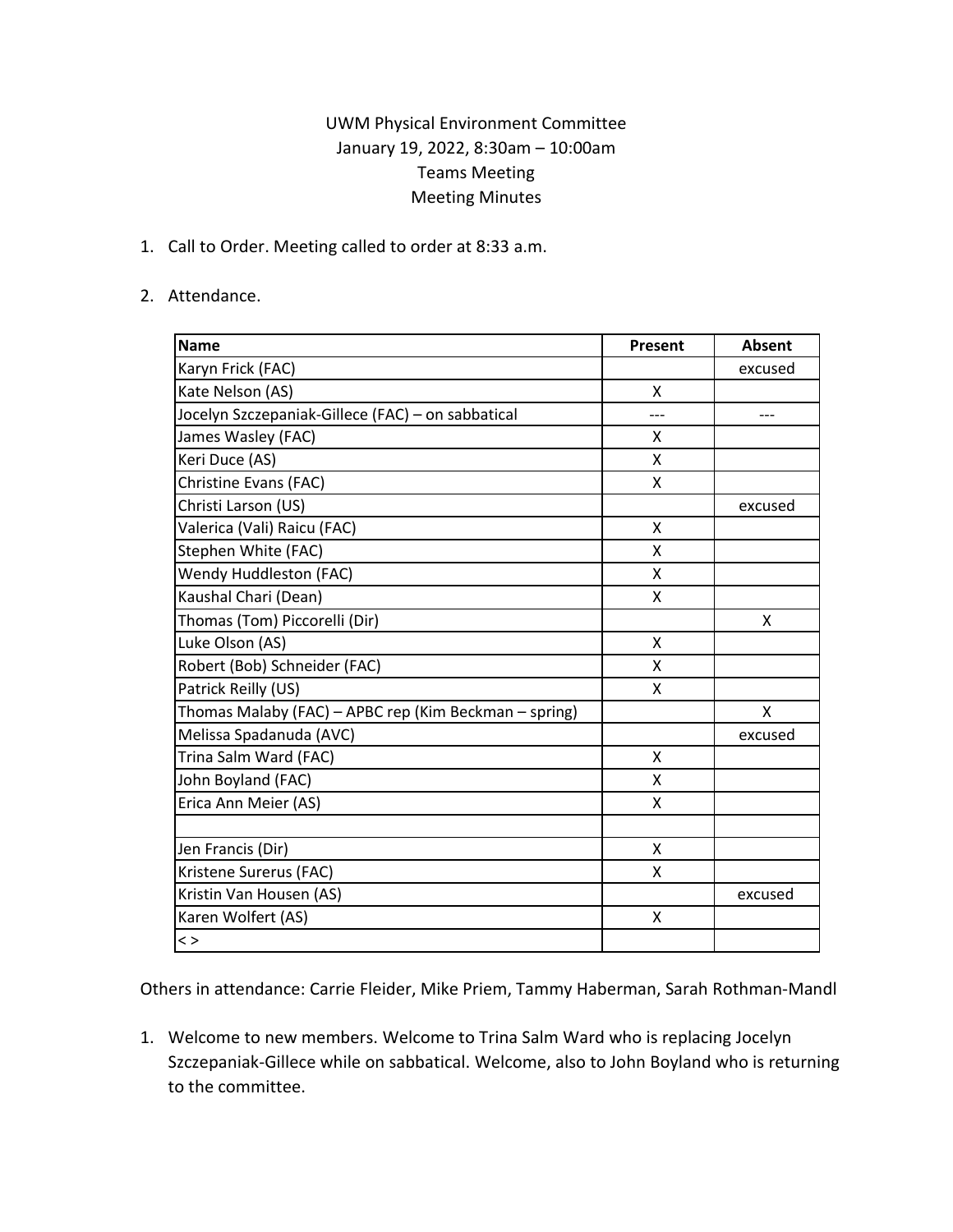- 2. Automatic consent items
	- a. Approval of October 2021 Meeting Minutes. October minutes approved by consensus
	- b. Approval of meeting agenda. MOTION (Evans/White): Move Naming sub-committee naming request to top of agenda, approved. Motion passed unanimously.
- 3. Naming sub-committee naming request (Christine Evans/Carrie Fleider)
	- a. Request to rename Norris Health Center which will be moving to NWQ, no donor-name association
	- b. Staff and students went through thorough process as documented by memo
	- c. New name, 'Student Health and Wellness Center'
	- d. Comments
		- i. Clarification between building name and center name
		- ii. Desire to have an easy, clear "nick name" (ex. "Norris")
	- e. MOTION (Evans): Approve name change for the student health center from 'Norris Health Center to 'Student Health and Wellness Center'. Motion passed unanimously.
- 4. Establish replacement of Jocelyn Szczepaniak-Gillece on sub-committees
	- a. Campus Facility Naming subcommittee: Trina Salm Ward
	- b. Transportation Sub-committee: John Boyland
- 5. Old Business
	- a. Fire Circle message from Margaret: "…looking back on one of the most complex cross-campus projects I have ever seen! I am so honored to be part of a community that includes all of you! Those grandfather stones are here among us because you took time to care and maintain your commitment to making this happen. A few of us will be working to get a small copper fire pit for the center and a lockable wood box. We'll also be on the lookout for the sign when it arrive [sic]. Please let me know if you, your colleagues or family would ever like to gather around a fire with the grandfathers! I hope everyone feels the space is ours collectively. I have hired a wonderful local elder and expert to help me be sure we are available to help host gatherings. Gigichimiigwechiwininim miinawaa nimbagosendamaan waa-bizaanateg Nimkodaadiyang! (I thank all of you and hope you find peace in the New Year!)"
		- iii. Plan to have April/May meeting at the Fire Circle
- 6. New Business
	- a. Annual classroom report (Mike Priem)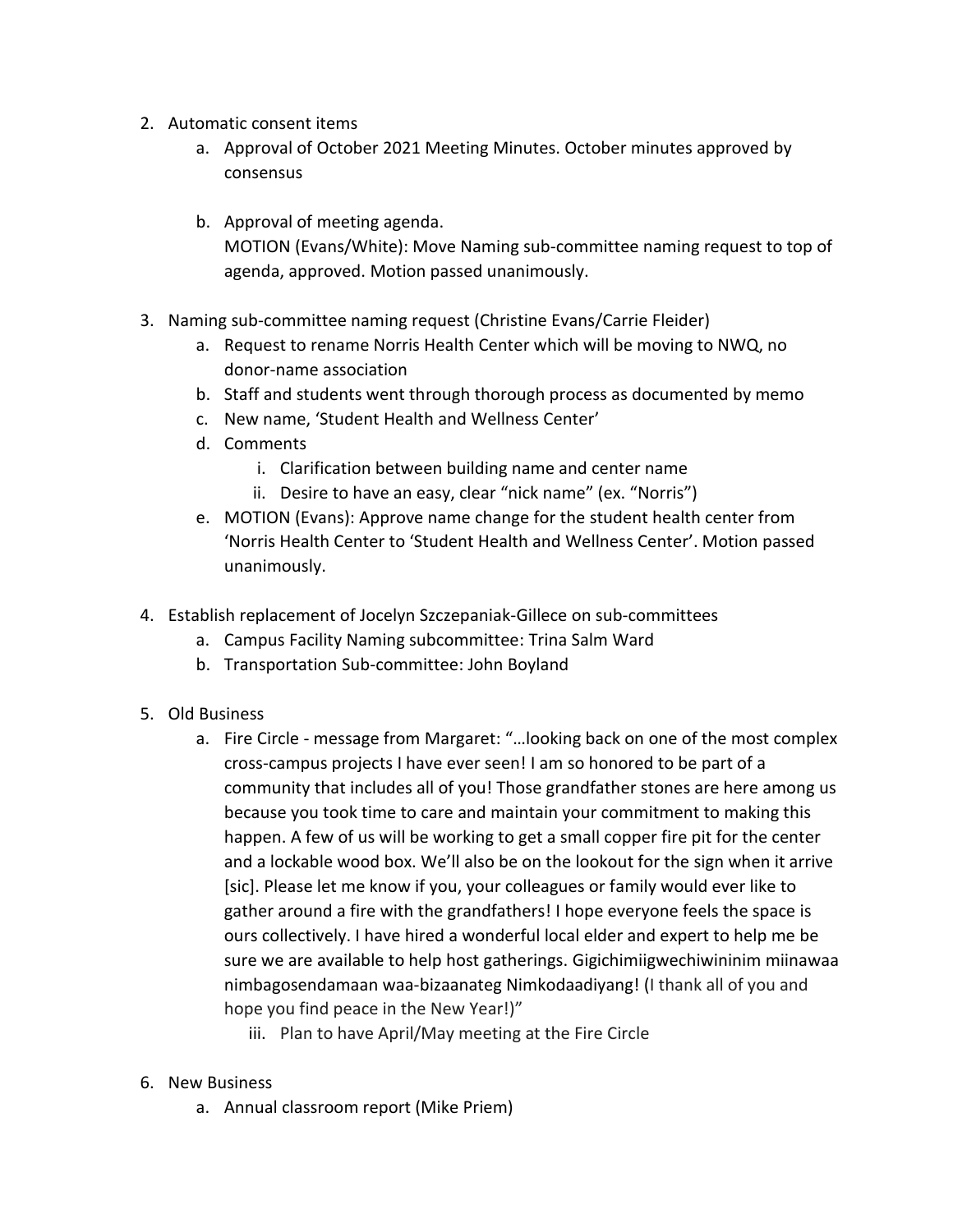- iv. Presentation shared providing annual overview. Classroom utilization has increased over 2020. However, we did not hit either benchmark of hours in classroom or number of students in classroom. Instructors are choosing more hybrid or online options, affecting numbers. Instructors are requesting rooms with a higher occupancy to allow for social distancing. Also, occupancy numbers for rooms may be a little high. Classroom management will be doing a classroom walk-through to determine correct occupancy levels. Campus continues to run at a deficit for the smallest classrooms. Mitchell hall active learning classroom is now complete.
- v. Mitchell Hall inclusive restroom survey. Mike Priem is finalizing a survey to go out to Mitchell Hall occupants and the beginning of the spring term.
- b. Overview of '23-'25 Capital Project Request process (Jen Francis & CP Team)
	- i. Context/process/key deadlines were provided to the committee.
	- ii. Top Priorities
		- 1. NWQ Health Sciences Renovation
		- 2. SWQ Engineering & Neuroscience precursor projects
		- 3. Old Chemistry Demolition
		- 4. Central Plant Chiller
		- 5. Zilber School of Public Health Refinance
	- iii. Minor and Instructional Space Project Requests
		- 6. Kenilworth Square East Facade Repairs
		- 7. Chapman & Cunningham Exterior Renewals
		- 8. Lubar Hall Active Learning Classrooms N116, S220, S250
		- 9. Lapham 160 Lecture Hall Modernization
	- iv. All Agency Project Requests forthcoming
	- v. Next step is March presentation
	- vi. Questions
		- 10. Are we looking to pursue more on-campus housing in a longrange perspective? We are at maximum per current land use regulations, but those could change given climate change; we have adequate housing right now, additional on-campus housing may come later after other investments have been paid off as part of long-range plans; renovation of Honors College upper floors for housing not feasible; value in working with community; many students would love to be closer; CP keeps a lens on these opportunities; CP could partner with Bob Schneider to do a study regarding community impact.
- c. Status update on current campus construction projects (Jen Francis & CP Team)
	- i. Sandberg Renovations West tower drawings in review at state; work happening in conjunction with the move of the Health Center to Norris as